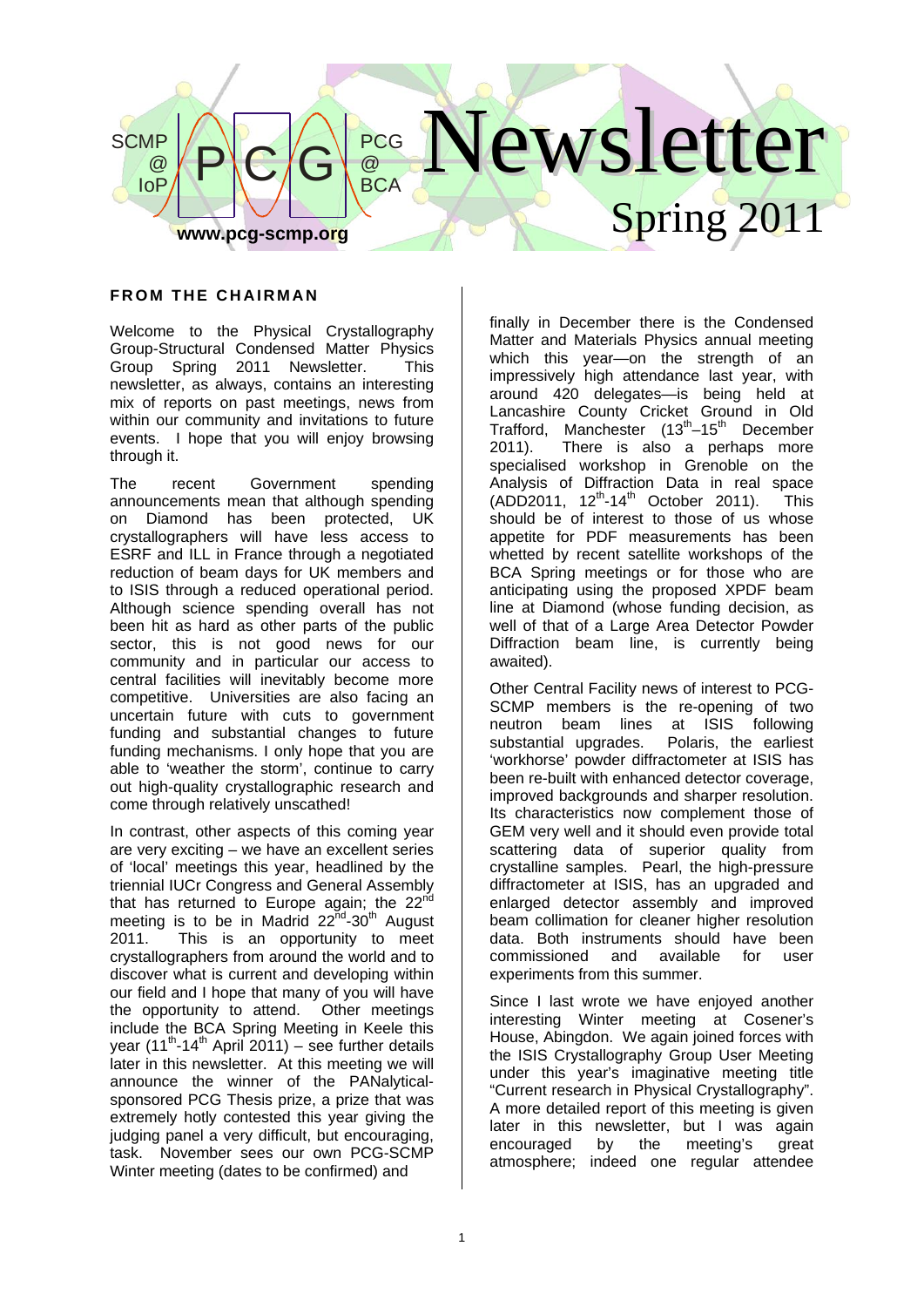thought that it was the best PCG-SCMP Winter meeting he had ever been to.

There will also be changes to the PCG-SCMP Committee this year, with a new chair, vicechair and secretary/treasurer being voted in at the PCG-SCMP Annual General Meeting to be held at the BCA Spring meeting in Keele on Wednesday 13<sup>th</sup> April. Nominations are still welcome to these positions, as well as to ordinary member positions that are also open. Please contact our secretary, Matt Tucker in advance of the AGM for further details if you are interested in standing for any of these positions.

As this is my last chair's message, I would like to end with a final thank you to all who have worked with me over the past three years in the running of this group. The committee have made an enormous contribution in this and have been a very enjoyable team to be a part of. I am particularly pleased with the way that the joint Winter meetings have developed and grown through our links with the ISIS Crystallography User Group meeting and with the strength of recent thesis prize nominations, still willingly supported by PANalytical. These show that the PCG-SCMP Group and the subject areas that it represents remains in good shape, especially with younger people being introduced to—and invigorated by—the subject.

Best wishes

David Keen PCG-SCMP Group Chair

# **ANNOUNCEMENTS**

#### **Vacancies on the PCG-SCMP Committee**

## **Call for Nominations**

Vacancies for the positions of Chair, Vice-Chair and secretary/treasurer are arising on the PCG-SCMP Committee. Nominations for these positions are invited and should be sent to the current Honorary Secretary/Treasurer, Matt Tucker (matt.tucker@stfc.ac.uk).

Nominations should include the name of the proposer, the name of the seconder and the nomination acceptance by the nominee, confirming his/her willingness to take on the leadership responsibilities for the group, and to contribute to the Committee efforts by actively participating in BCA and PCG-SCMP meetings and meeting organisation. Informal enquiries

about the group officers' roles should be directed to the current Chairman (david.keen@stfc.ac.uk).

Elections for these positions will be held at the Annual General Meeting of the PCG-SCMP, which will be held during the BCA Spring Meeting at Keele University, 12-14<sup>th</sup> April 2011.

## **PCG-SCMP bursaries**

Student bursary applications are welcome from the BCA or the IoP members affiliated to the PCG-SCMP group. Bursaries are intended to help research students to attend meetings, conferences and training schools relevant to PCG-SCMP areas of interest. Students may apply for up to a total amount of £250 during the course of their PhD.

Applications can be submitted to the IoP throughout the year, but will be considered by the Group Committee on a quarterly basis (and therefore should reach the IoP by 1<sup>st</sup> March, 1<sup>st</sup> June, 1<sup>st</sup> September and 1<sup>st</sup> December).

Successful bursary applicants are expected to produce a short written report on the meeting, which may be published in this Newsletter, in Crystallography News or on the PCG-SCMP website (www.pcg-scmp.org).

For further information please contact the PCG-SCMP Honorary Secretary/Treasurer (matt.tucker@stfc.ac.uk) or visit the relevant<br>Institute of Physics web page Institute of Physics web page (http://www.iop.org/about/grants/research\_stud ent/page\_38808.html).

## **FUTURE EVENTS**

## **Meeting Calendar**

- BCA Spring Meeting, 12-14<sup>th</sup> April 2011, Keele University
- 5<sup>th</sup> European Conference on Neutron Scattering, 17th to 22th July 2011, Prague
- XXII Congress and general Assembly of the International Union of<br>Crystallography, 22<sup>nd</sup>-30<sup>th</sup> August Crystallography,  $22^{nd}$ -30<sup>th</sup> August 2011, Madrid, Spain
- PCG-SCMP winter meeting.  $3^{\text{rd}} 4^{\text{th}}$ November 2011 (tentative dates), Cosener's House, Abingdon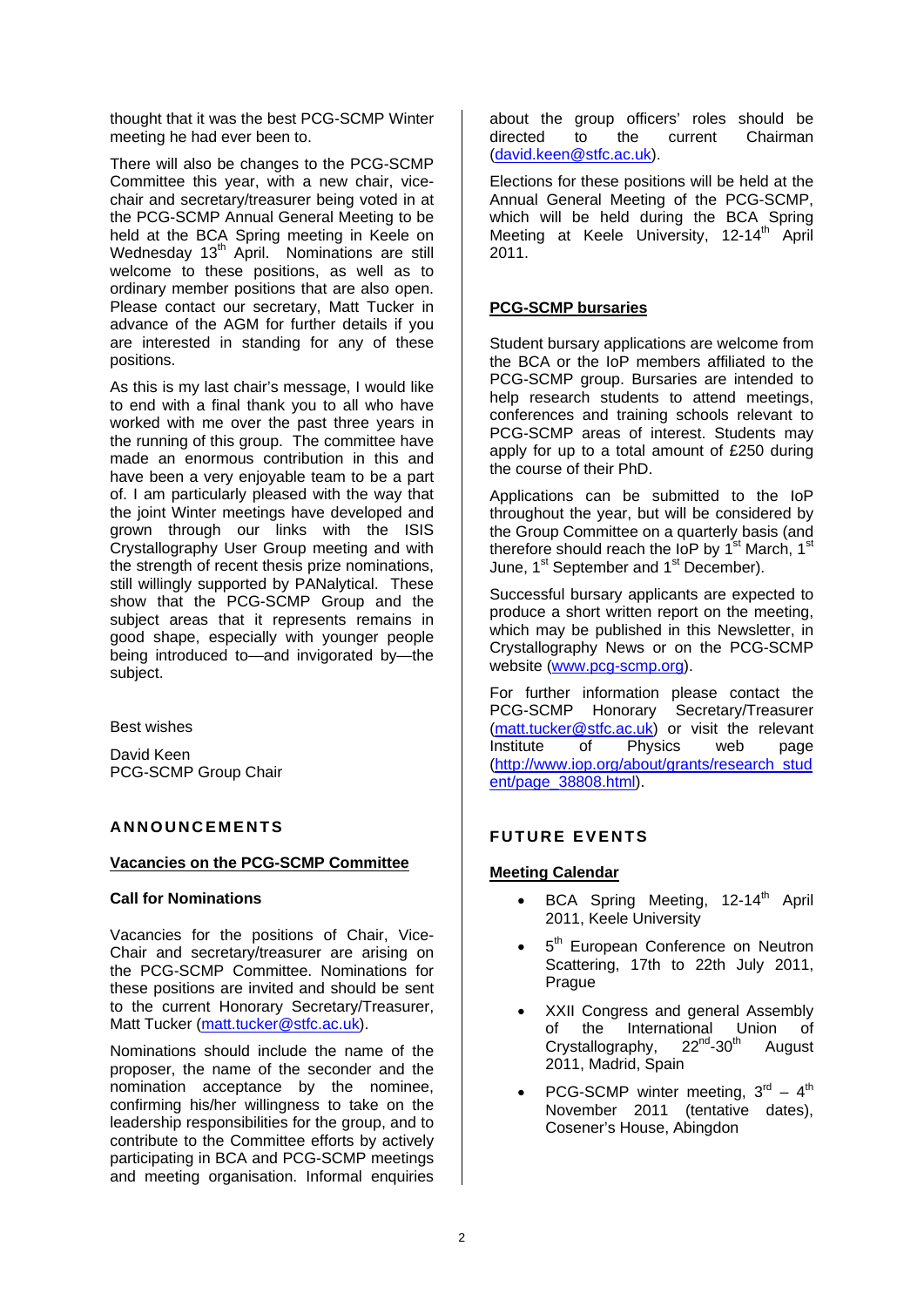# BCA Spring Meeting, 12-14<sup>th</sup> April 2011. **Keele University**



The BCA Spring Meeting 2011 will run from 11:30 on Tuesday  $12<sup>th</sup>$  April to 13:30 on Thursday 14<sup>th</sup> April.

**The PCG Plenary lecture**, entitled "Crystallography in the cultural heritage: personal experiences", will be given by Dr Gilberto Artioli (Università di Padova) on Thursday, 14<sup>th</sup> April.

PCG parallel sessions and speakers include:

### **New Developments at Diamond (Tuesday 12th April, joint with CCG)**

Ian Robinson (London Centre for Nanotechnology): *Coherent diffraction imaging of nanocrystals: effects of partial coherence* 

Steve Baker (Leicester University): *Tailoring magnetism in nanoparticles through control of crystal structure* 

Jawwad Darr (University College London): *Combinatorial direct solid state syntheses of doped lanthanum nickelates from nanoceramic precursors; is this the end of shake and bake?* 

## Local Structure (Tuesday 12<sup>th</sup> April)

Serena Corr (Kent): *Local structure studies of the metal-insulator transition in rutile VO*<sub>2</sub>

Joe Hriljac (University of Birmingham): *PDF studies of the pressure induced amorphisation of zeolites* 

Alastair Florence (University of Strathclyde): *Pharmaceuticals, powders, polymorphs and PDF* 

#### **High Pressure and Energetic Materials (Wednesday 13th April)**

Colin Pulham (University of Edinburgh): *Modification of the structures of energetic materials using high pressures and cocrystallisation* 

Peter Portius (University of Sheffield): *Singlecrystal X-ray structures of nitrogen-rich main group element polyazides* 

Ben Slater (University College London): *Simulation of materials at high pressure* 

#### **Materials Science: White-beam Methods (Thursday 14th April, joint with IG)**

Xu Song (University of Oxford): *Characterisation of polycrystal deformation at different scales by white beam X-ray diffraction* 

Moreton Moore (Royal Holloway University of London): *White beam X-ray topography and microscopy* 

Simon Jacques (University of Manchester): *Diffraction tomography using synchrotron sources and its application to the imaging of materials in static and dynamic systems*

# **Cultural Heritage (Thursday 14th April)**

Andy Smith (Daresbury Laboratory): *A host of golden angels - Coin making in Tudor times explored by XRF and neutron diffraction*

Julia Farley (Leicester University): *comparison of WDXRF and neutron diffraction analysis techniques for the study of ancient silver coins from the Hallaton Treasure* 

Panagiota Manti (Cardiff University): *The Cu6Sn5 phase 'problem' of tinned archaeological bronzes*

## **NEWS**

## **Prizes and awards**

## **PANalytical Thesis Prize 2011**



The winner of the PANalytical Thesis Prize in Physical Crystallography 2011 will be announced at the conference dinner, at the BCA Spring Meeting at Keele.

## **RECENT EVENTS**

### **PCG-SCMP Winter Meeting November 2010, The Cosener's Abingdon**

The PCG-SCMP Winter Meeting took place on Monday 15<sup>th</sup> and Tuesday 16<sup>th</sup> November at Cosener's House, Abingdon in conjunction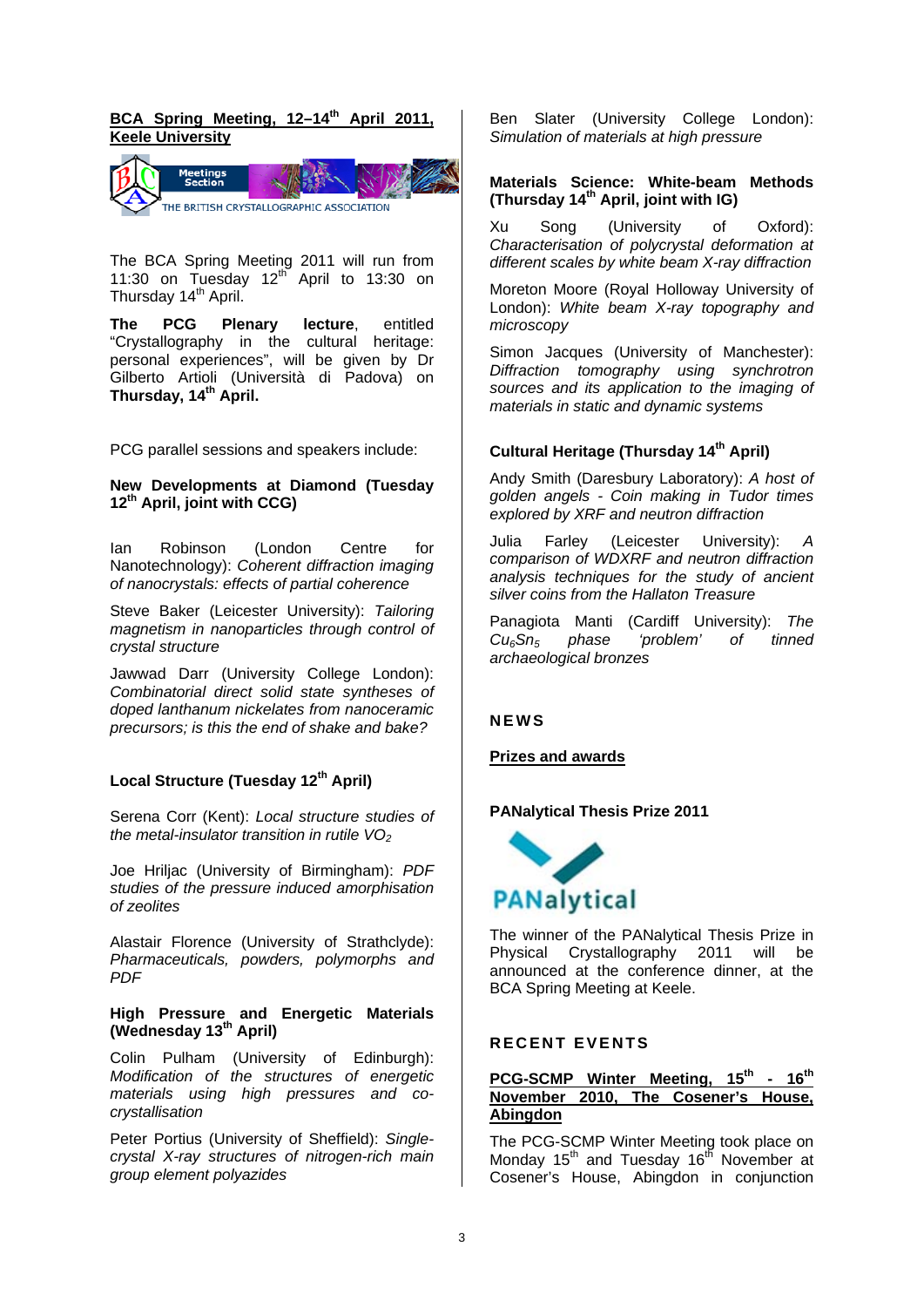with the ISIS Crystallography Group User Meeting.

This is a format that has worked particularly well in previous years and this year was no exception. Just over sixty people attended the two-day meeting to hear about developments within Crystallography at ISIS as well as a series of talks under the heading "Current Research in Physical Crystallography".

We had an eclectic mix of talks within the broad physical crystallography theme with Mike Hayward (Oxford), Pam Thomas (Warwick), Andrew Wills (UCL), Joe Hriljac (Birmingham), Eddie Cussen (Strathclyde), Richard Walton (Warwick) and Steve Bramwell (UCL) discussing Multiferroics, NBT, Frustrating Metals, High Pressure PDF, Li-ion Mobility, Flexible MOFs and Spin Ice, respectively. All talks were very well received and each elicited a good deal of discussion. We also had a session for younger researchers to present their work, with contributions from Emma McCabe (Durham), Alex Gibbs (St Andrews) and Chris Knee (Gothenburg) and we heard about the work on high-pressure methane phases contained in the thesis that was awarded the 2010 PANalytical-sponsored PCG Thesis prize from the recipient, Helen Maynard-Casely (RI).

The meeting also included a poster session with punch and an excellent dinner on the Monday evening. After dinner a prize was awarded to Jeremy Law for his poster on "Alternative Approaches to Hydrogen Atom Location in the Solid State". Jeremy is a  $4<sup>th</sup>$ year undergraduate student working with Nicholas Rees and David Watkin in Oxford and the prize was awarded for his enthusiastic presentation and the potential outcomes of the work.



*Jeremy Law (Oxford) and his prize-winning poster "Alternative Approaches to Hydrogen Atom Location in the Solid State"* 

The meeting benefitted considerably from the convivial atmosphere of Cosener<sup>1</sup>s House made possible through the financial support from ISIS Crystallography and the Structural Condensed Matter Physics Group of the Institute of Physics. We are already looking forward to the next meeting!

David Keen

# **YOUNG CRYSTALLOGRAPHERS**

## **YC Meeting, 11th April 2011, Keele University**

At the upcoming Young Crystallographers Meeting (a satellite meeting prior to the BCA Spring Meeting in Keele), there will be a number of inspiring, multi-disciplinary talks given by young crystallographers.

The Parkin Lecture, which highlights outstanding contributions to promoting science, will be given by Helen Maynard-Casely. In the Professional Development Session, Paul Raithby (Bath University) and David Berry (AstraZenca) will be talking about industrial careers in crystallography.

The annual YC AGM will also be held, where young crystallographers can be nominated for the following committee posts: 2 ordinary members, PCG representative, webmaster, chair, vice chair and BSG representative.

Samantha Callear

## **PCG-SCMP AGM**

The 69<sup>th</sup> PCG-SCMP AMG will take place at the BCA Spring Meeting at Keele University, on Wednesday, 13<sup>th</sup> April 2011, 11:45 - 12:30.

The meeting agenda includes the following items:

- Apologies for absence
- Minutes of the 68<sup>th</sup> PCG-SCMP AGM held at Warwick, 14<sup>th</sup> April 2010
- Matters arising from minutes
- Chairman's report
- Secretary/Treasurer's report
- Elections to PCG-SCMP Committee
- Consultation on possible group name change
- Any other business